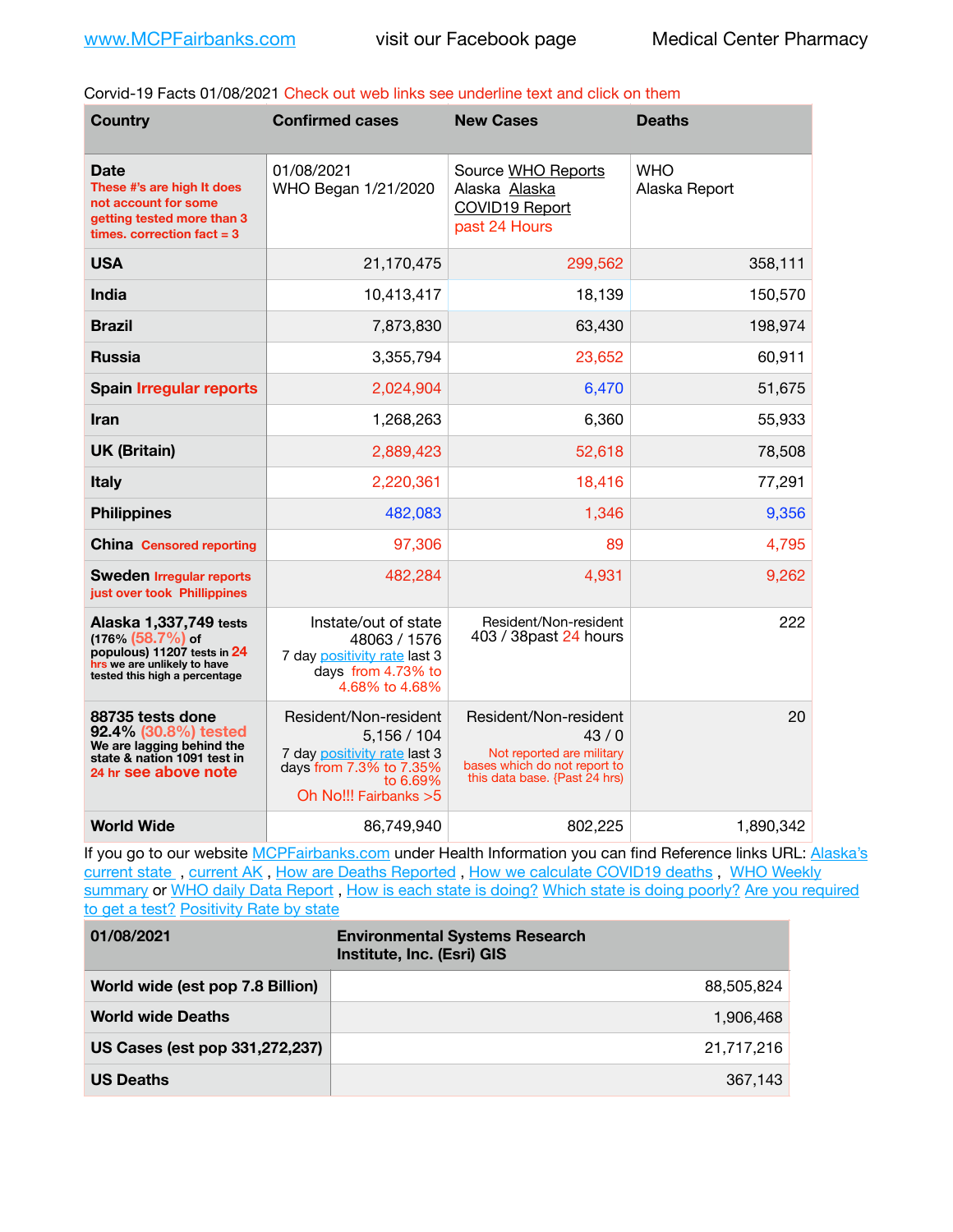Impact of COVID-19 on the US Healthcare system

Estimated US Population 331.3 million 131.2% (43.7%) have been tested (434.3 million) Estimated 5% of US population will test positive for Covid-19 16.56 million (currently 21.7 Million have or 6.56% of population) we have currently tested an est. 434.3 million based on 21.7 mill that have tested positive discount some of these numbers by 67% to account for multiple testing of same person.

If 8% will require hospitalization of the 16.56 million positive cases, we would need 1.325 million beds. Estimated by the American Hospital Association there are 800,000 staffed beds available.

The US has 2.8 hospital beds per 1000 our needs could be 56, China had 4.3, Italy 3.2, South Korea 12.3

The USNS Mercy and Comfort added 2,000 staffed beds, not ICU

Of these estimated to be admitted to ICU 860,000. to ICU beds

 The Needs The US has 16,000 ICU beds we have 68,000-85,000 beds

US could need 299,000 beds with ventilators  $\leq 16,000$  ventilators

**Summation:** Estimated needs could be 1.325 million hospitalized beds for just COVID-19 patients alone. If positives represents 5% of test run, then approximately 434.3 million have been tested, we have no idea how many tests have been run or how many multiple tests conducted on the same person, resulting in 21.7 million positive tests run with 367143 with 2593 deaths in the past 24 hours, ave 2740/day. In AK, with 48063 positive cases 6.32% of Alaska, 1074 hospitalizations, and 222 deaths. Hospitalization rate is 2.23% of those that test positive, Death Rate 0.462% overall or 20.7% of those hospitalized.

Currently 3 Variants known in US (Europe's (china's)) Primary, and a UK and South African, only Europe's in Alaska.

Normal ICU stay 5-7 days, estimated ICU stay for COVID-19 2-3 weeks and they could tie up a ventilator for that length of time also, helping only 1/3 as many patients.

This is why we need to flatten the curve by social spacing and only essential travel.

Expected Death (these are just estimates based on other countries) if 5% of the US Population (16.56 million) test positive and if

1% die = 165,600 people

2% die = 311,200 people

3% die = 496,800 people

6% die = 993,600 people obviously we have passed the 1.325 million positive cases we are 21.5million so if 5% of the US population (16.56 million) test positive and 6% of those die = 993,600 deaths if no vaccine, or if 3.09% (511,704) will die, we are 71% of the way there in 42 weeks.

 World wide death rate of positive tests actually 2.15%. The US is at 367143 1.69% of those actually tested positive, that is 73% lower death rate than when we started in 3/2020 , started at 6%. There are 7.8 Billion people in the world 331 million live in the US (4.2% of the world's population) 6.56% have tested positive. The US deaths represents 19.26% of the world's death numbers and 24.5% of worldwide confirmed cases. In comparison to the flu in the US

CDC Estimates. From 2010 to 2016, the flu-related death rate was between 12,000 and 56,000, with the highest season being 2012 to 2013 and the lowest being 2011 to 2012. Most deaths are caused by complications of the flu, including pneumonia or a secondary bacterial infection of the heart or brain. or 2,000 to 9,333 per year. In 2020 in the US has 19 million cases 180,000 hospitalized and 10,000 (0.052%) have died, typically it is 2% will die, compared to 1.69% with COVID19. 131.2% (US), 176% (Alaska), & 92.4% (Fbks) are still too few to protect us from future outbreaks. Experts feel that we need either need people to get infected with the virus and develop antibodies or get vaccinated to create immune antibodies to protect us, that we need >60% of the population to have positive antibody tests and preferably 70-90%, one expert felt they would not feel confident til >85% were positive, to give assurance (herd immunity) in order to go without masks and social distancing. NY City seems to have the highest number at 20%. Testing is so important. Currently we are testing at 42 Million tests per month. At this rate to test everyone once it will take 7.81 months or over 0.65 years. To test 3 times it would take 23.43 months or 1.95 years

The Flu (Influenza kills approximately 1-2% of those infected, SARS killed 800 people total, COVID19 appears to kill 1.69% of those that test positive or 16% less deadly than the flu and seems to be more contagious. (Seems to spread more readily)

Alaska has 48063 so far, 5156 in Fairbanks or 1 of every 11 of Alaskans, and was 1 in 4, with 222 deaths, the first case was transient foreign airline crew member. Interesting, the Source of Alaska's SARS-Cov2 virus originated not from East Asia by travelers or the west coast (Washington where it was first observed) , but came from the east coast of the US, and they were inoculated first from Europe, accordingly from New York's Governor and CDC.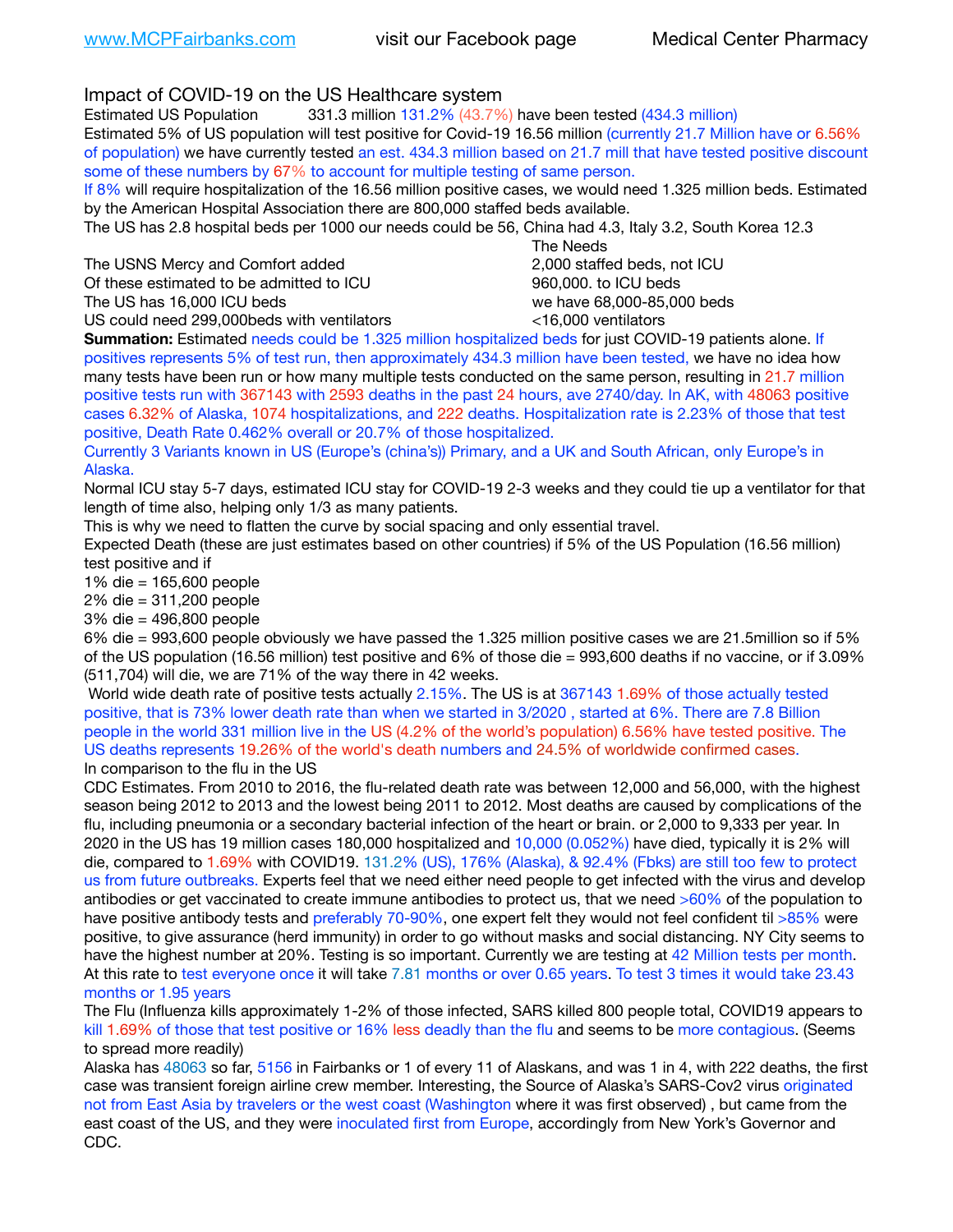**Best practice protection** is good personal Hygiene do not touch eyes, nose, mouth, wash hands frequently for at least 20-30 seconds, before you touch your face, and observe personal spacing of 6-18 feet. Remove your shoes in your house, frequently clean surface areas, let the cleaner sit 15-20 sec before wiping off. **We are recommending to wear any kind of mask.**

Drug treatment is being researched, but as yet not been verified, only suggested. Best to isolate those sick and isolate those most susceptible (old and preconditioned with risk factors)

**Risk factors:** Cardiovascular disease (56.6%), Obesity (41.7%), Diabetes (33.8%), age >60, respiratory problems, especially smokers or those who vape, High Blood Pressure

If you have been exposed self isolate for 2-4 weeks

One episode in China, a man tested negative for 27 days before showing symptoms. So Isolation may want to be considered up to 4 weeks not just 2 weeks.

Italy 1 in 10 positive cases admitted to ICU due to Hypoxic failure requiring mechanical ventilation. In NY it was 1 in 7 that required hospitalization, of the 5700 hospitalized 2634 were discharged (79% (2081)) or added (21%(553)), 9 in 10 put on a ventilator died.

Public policy development and education is important. How Long does Covid-19 stay on objects

| up to 3 hours |
|---------------|
| 4 hours       |
| 24 hrs        |
| 72 hours      |
| unknown       |
|               |





## Updated graph numbers.

| Project outward                |                        |
|--------------------------------|------------------------|
| Exhalation can spray           | $1.5$ m $(4.9$ ft)     |
| spittle (droplets)             |                        |
| Coughing                       | $2 \text{ m}$ (6.6 ft) |
| Sneeze                         | 6 m (19.7 ft)          |
| Development of immune response |                        |

Early viral testing tests to see if you currently have the virus.

Later antibody testing tells us if you have been exposed and survived. But does not tells us if you have immunities to the virus. We will need to have both tests done in order to open the community.. Viral Antigen and Viral RNA tells us you have the disease and can spread the disease and can or are currently sick.

IgM (short term) and IgG (long term antibodies) tells us you have experienced the virus or had the vaccine, and got over it. You may be resistant if your [antibody levels](https://www.cdc.gov/coronavirus/2019-ncov/lab/resources/antibody-tests.html) are high enough. [Current](https://l.facebook.com/l.php?u=https://www.itv.com/news/2020-10-26/covid-19-antibody-levels-reduce-over-time-study-finds?fbclid=IwAR3Dapzh1qIH1EIOdUQI2y8THf7jfA4KBCaJz8Qg-8xe1YsrR4nsAHDIXSY&h=AT30nut8pkqp0heVuz5W2rT2WFFm-2Ab52BsJxZZCNlGsX58IpPkuVEPULbIUV_M16MAukx1Kwb657DPXxsgDN1rpOQ4gqBtQsmVYiWpnHPJo2RQsU6CPMd14lgLnQnFWxfVi6zvmw&__tn__=-UK-R&c%5B0%5D=AT1GaRAfR_nGAyqcn7TI1-PpvqOqEKXHnz6TDWvRStMnOSH7boQDvTiwTOc6VId9UES6LKiOmm2m88wKCoolkJyOFvakt2Z1Mw8toYWGGoWW23r0MNVBl7cYJXB_UOvGklNHaNnaNr1_S7NhT3BSykNOBg) [View of antibodies/immunity](https://www.livescience.com/antibodies.html)[.](https://www.itv.com/news/2020-10-26/covid-19-antibody-levels-reduce-over-time-study-finds) We have tested currently 176% (58.3%) of the Alaskan population and over little over 131.2% (43.7%) of the US population, discount these numbers by 67% to reflect multiple testing of the same person. To be safe, we need at least 25% to see if we are making progress, [60%](https://www.jhsph.edu/covid-19/articles/achieving-herd-immunity-with-covid19.html) to [barely qualify](https://www.nature.com/articles/d41586-020-02948-4) to be safe, and [70-90%](https://www.mayoclinic.org/herd-immunity-and-coronavirus/art-20486808) to be assured we

will not see a second wave of sickness. Some experts will [not feel safe til we are at 85%.](https://www.bannerhealth.com/healthcareblog/teach-me/what-is-herd-immunity) Three types of clinical laboratory COVID-19 or SARS-CoV-2 tests are being developed: Molecular Gene sequencing (current method), Viral antigen (testing parts of the virus), Host antibody tests (serology). They detect the virus in different ways.

Mask & Mask Usage: N95 filter out 95% of the particles in the air 3 microns in size or larger.

Mold sizes are about 10-12 microns in size. Bacteria are larger, so is dust

Gas molecules and viruses are smaller. PM2.5 are 2.5 microns in size.

**Viruses** can be 1 micron in size, 0.3 micron in size, or 0.1 microns in size, so they **will pass right through**. **We recommend wearing any mask, the mask may provide up to 5 times the protection** over **wearing no mask at all**. It still **does not protect** the wearer from contracting the infection, it **can inhibit** the spreading, something is **better than nothing at all**.

**Remember there is a clean side ( the side towards you) and a dirty side,** the side to the contaminated air is dirty. If you are COVID positive then this is reversed. When handling the mask, do not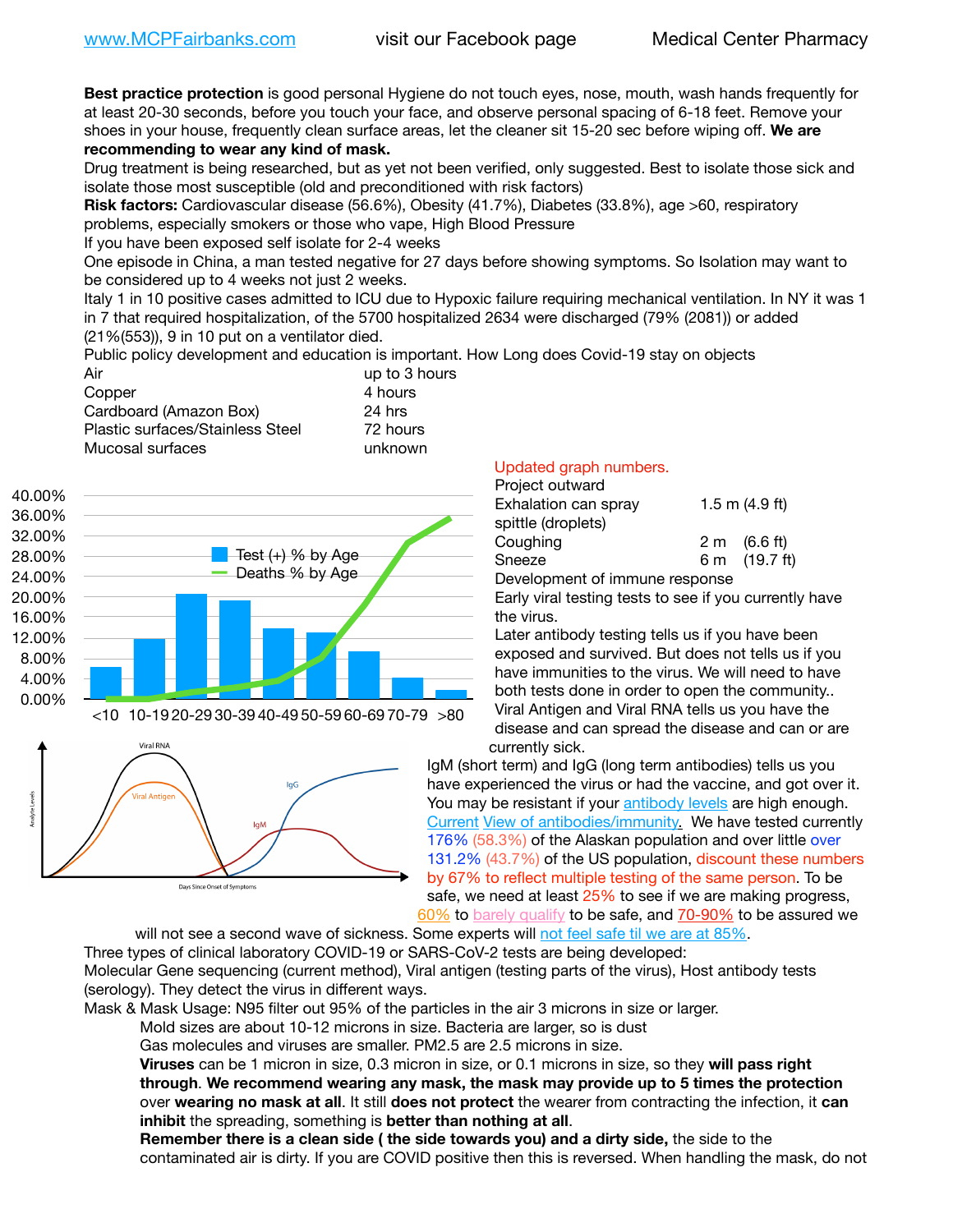touch the dirty side and then touch your face, Wash properly your hands first after touching the dirty side before touching your face. If you are infected the dirty side is the inside surface of the mask.

Wash your homemade mask in hot water wash >133F (for at least 10 minutes) and rinse to sanitize with high heat >133F Plus and a weak bleach or peroxide (not Both) the mask. Daily if possible. If you are a frontline health care provider with a homemade fabric mask 2 hours. Do not touch the dirty side.

Alcohol solutions should be 60-80% alcohol 70% is optimal. **Keep wet and rub 30 seconds**, or Happy Birthday song sung 3 times.

Hydrogen peroxide diluted to 2% or 4 teaspoonful per quart of water (20ml per 946ml) Bleach the same ratio **Vinegar and ammonia are good cleaning agents, not disinfectants**.

**Do not mix** any of these agents together, toxic fumes can result. **Disinfectants, in order to be effective**, should remain on the applied surface, to be cleaned moist **(wet) for 30 seconds to 4 minutes** depending on material. Caution may dissolve glue or adhesives or bleach and discolor items, check with manufacturers. Do not let it get inside electronic devices. UV (10 minutes), [UV light](http://www.docreviews.me/best-uv-boxes-2020/?fbclid=IwAR3bvFtXB48OoBBSvYvTEnKuHNPbipxM6jUo82QUSw9wckxjC7wwRZWabGw) only kills where it can see.

## **Myths**

Taking hot baths, using colloidal silver, eating garlic soup, gargling with bleach are not proven to be effective. We have already seen using chloroquine taking the wrong form in the wrong dose can be fatal, one death and one critically injured. (see Arizona couple after listening to the president)

**We have heard of all kinds of cures.** To date there is no curative or preventative treatments, only supportive therapy.

At this point there is **no proof** that Quinine, zinc, Hydroxychloroquine, Chloroquine, or Vitamin C works. As they say wives-tale at best, irresponsible reporting most likely. We have seen no information that they work, ineffective dosing issues, over-dosing issues, permanently killing the senses of smell or taste, inappropriate usage, cardiac arrhythmias, and death from the usage of these agents have been reported. The virus may die out with heat of summer, or cold weather, this is a myth

There are a couple of studies at show the virus can withstand 98F

We know the body tries to use up to 104F to potentiate our immune system, to kill viruses. Taking NSAID, Aspirin, Ach-Inhibitors, Arb's and you get the COVID-19 infection are not contraindicated and no clinical evidence that says you should stop any of these classes of medications. It would be misguided and ill advised if you did so

In other words, Unless your doctor makes changes, keep taking your medications unless told to do otherwise.

As of 12/21/20, DHSS is aware of 11 reports regarding possible allergic reactions from Alaska's hospitals to CDC: Bartlett Regional Hospital (8), Providence Alaska (2) and Fairbanks Memorial Hospital (1). Two were identified as anaphylaxis and one of those resulted in hospitalization for ongoing monitoring. In the other three cases, symptoms were mild and not considered anaphylaxis. Symptoms have resolved in all cases and the hospitalized patient has been discharged and is doing well. The CDC said there appears to be no obvious geographic clustering of these reactions, nor was a specific production lot involved. People who experience anaphylaxis after the first dose should not receive a second dose, according to CDC recommendations.

Magnitude of Death Comparison

| <b>Conflict</b>          | <b>Combat Death</b> | Past 24 hours |
|--------------------------|---------------------|---------------|
| <b>Revolutionary War</b> | 8,000               |               |
| <b>Civil War</b>         | 214,938             |               |
| <b>World War I</b>       | 53,402              |               |
| World War II             | 291,557             |               |
| <b>Korean Conflict</b>   | 33,686              |               |
| Vietnam                  | 47,424              |               |
| <b>Gulf War</b>          | 149                 |               |
| Afghanistan              | 1,833               |               |
| <b>Iraq</b>              | 3,836               |               |
| 9/11 deaths              | 2,977               |               |
| COVID19 deaths 1/8/2021  | 367,143             | 2,593         |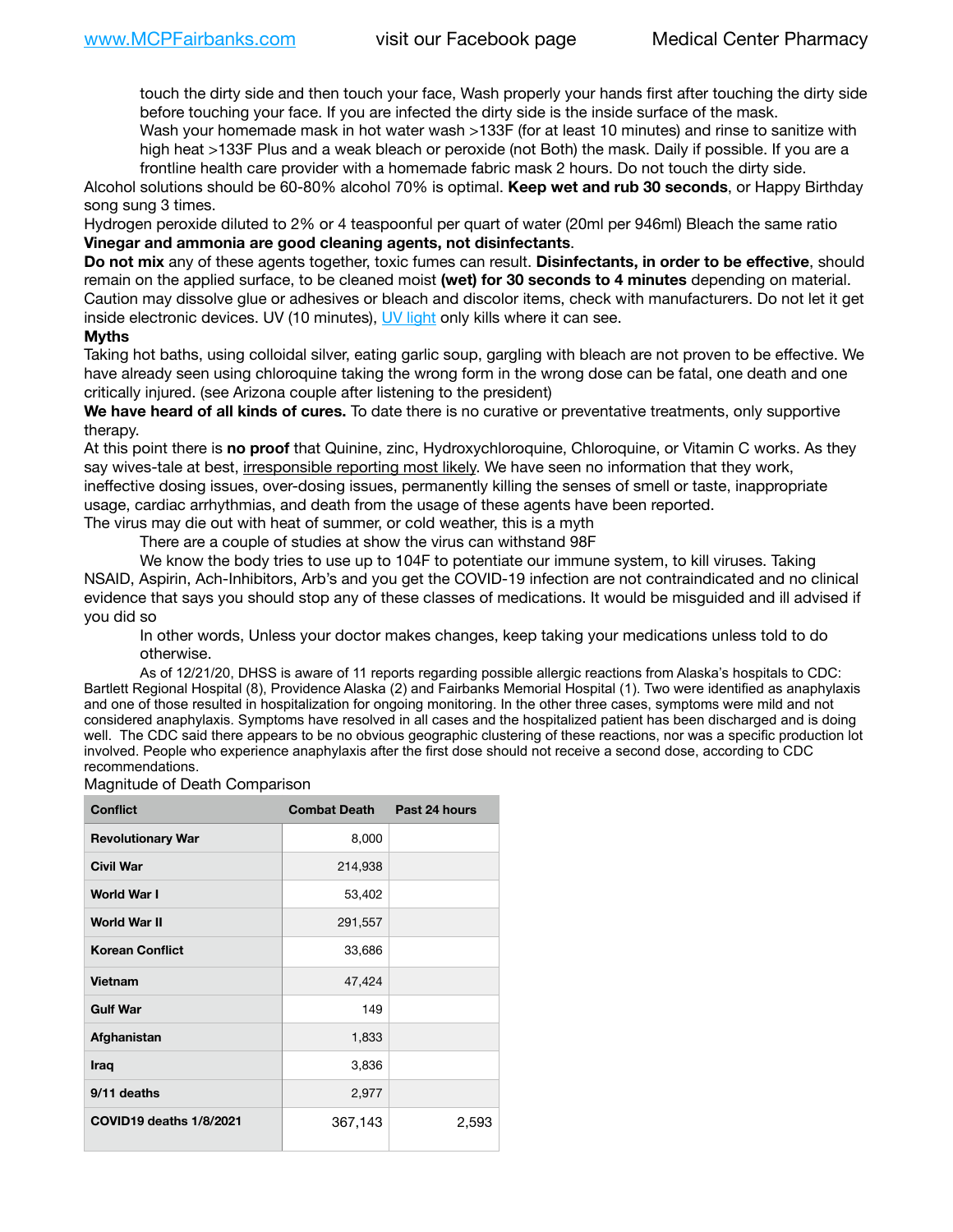| Group                                               | Alaska COVID19 Vaccine plan 12/30/2020<br>update as of 1/8/2021                                                                                                                                                                                                                                                                                                                                                                                                                                                                                                                                                                                                                           | Who can get the<br>vaccines?<br><b>Availability</b>                                                                          |
|-----------------------------------------------------|-------------------------------------------------------------------------------------------------------------------------------------------------------------------------------------------------------------------------------------------------------------------------------------------------------------------------------------------------------------------------------------------------------------------------------------------------------------------------------------------------------------------------------------------------------------------------------------------------------------------------------------------------------------------------------------------|------------------------------------------------------------------------------------------------------------------------------|
|                                                     | Who is in this group                                                                                                                                                                                                                                                                                                                                                                                                                                                                                                                                                                                                                                                                      |                                                                                                                              |
| Phase 1a Tier 1                                     | Long Term care Facility - Staff & Residents<br>Skilled care, Assisted living,<br>Intermediate care with developmental disabilities,<br>Residential Care facilities,<br>State Veterans Homes.<br>Front Line Hospital and Health care workers, beside personal, High<br>Risk jobs (examples ICU, ER, Surgery, Physicans/prescribers,<br>COVID units, Respiratory/OT/PT/ST Therapists, Lab Techs, Facility<br>Security, House Keeping (Environmental services), Dietary)                                                                                                                                                                                                                     | Now, limited<br>audience                                                                                                     |
| Phase 1a Tier 2                                     | Front Line EMS Fire Service providing medical services, Vaccine providers,<br>(That their services are critical), Air and Ground EMS, Community health<br>aides, Practitioners. Health care workers providing vaccines                                                                                                                                                                                                                                                                                                                                                                                                                                                                    | Now, limited audience                                                                                                        |
| Phase 1a Tier 3                                     | Starting 1/4/2021<br>Healthcare workers who have contact with residents >65 y/o and provide<br>regular healthcare services that can not be postponed without impacting<br>short or long term outcomes, or cannot be provided remotely (Not regular<br>populous yet), direct patient contact, in contact with infectious materials,                                                                                                                                                                                                                                                                                                                                                        | Starting 1/4/2021                                                                                                            |
| Phase 1a Tier 4                                     | Health care workers providing COVID19 vaccines to phase 1 populations                                                                                                                                                                                                                                                                                                                                                                                                                                                                                                                                                                                                                     | <b>TBA</b>                                                                                                                   |
| Phase 1b Tier 1<br>(Start of general<br>population) | Age > 65 (General Public) register http://covidvax.alaska.gov/ starting<br>1/6/2021 for appts after 1/11/2021 (All appts filled within 24 hrs of<br>openning)                                                                                                                                                                                                                                                                                                                                                                                                                                                                                                                             | 1/11/2021by appt.<br>Accepting appt<br>statewide 1/6/21                                                                      |
| Phase 1b Tier 2                                     | Front Line Essential >50 y/o who's duties are performed with the public/co-<br>workers < 6 feet apart. Emergency responders(troopers, firefighters, Office<br>of children Services staff, Public health workers, teachers K-12, staff,<br>childcare workers and staff, indigenous language and culture educators,<br>food and seafood workers, grocery store employees, public transit,<br>essential air services, rural cab services, US Postal workers, mail planes,<br>Utility & power (rural), Water and Waste water (Rural), Congregate living<br>settings, acute psychiatric, correctional, group homes, homeless shelters,<br>substance abuse shelters, transitional living homes. | TBA do not register yet                                                                                                      |
| Phase 1b Tier 3                                     | ages 55-64 y/o,<br>>16 y/o living in unserved communities<br>Frontline essential workers 16-50 with >2 High risk health conditions<br>working < 6 feet with public or co-workers,<br>Pre-K-12 staff, indigenous language and culture<br>First responders, Office of children services, grocery store workers, Public<br>transit, US Postal workers, Utility workers, water and waste water workers.                                                                                                                                                                                                                                                                                       | <b>TBA</b>                                                                                                                   |
| Phase 1b Tier 4                                     | Age $>$ 50 y/o $>$ 2 risk factors<br>Frontline workers 16-50 y/o not in Tier 1-3                                                                                                                                                                                                                                                                                                                                                                                                                                                                                                                                                                                                          | <b>TBA</b>                                                                                                                   |
| Phase 1c                                            | Ages 65-74, 16-64 with High Risk Medical Conditions, other essential<br>workers to be defined                                                                                                                                                                                                                                                                                                                                                                                                                                                                                                                                                                                             | <b>TBA</b>                                                                                                                   |
| Phase 2                                             | General population<br>Vaccinations via pharmacies, Doctor's offices, Clinics<br>Public Health sites (Mobile clinics, Federally Qualified Health Centers,<br>Public Health Clinics, Other clinics                                                                                                                                                                                                                                                                                                                                                                                                                                                                                          | TBA (To Be announced)<br>To be announced<br>contingent on vaccine<br>availability undergoing<br>public comment period<br>now |